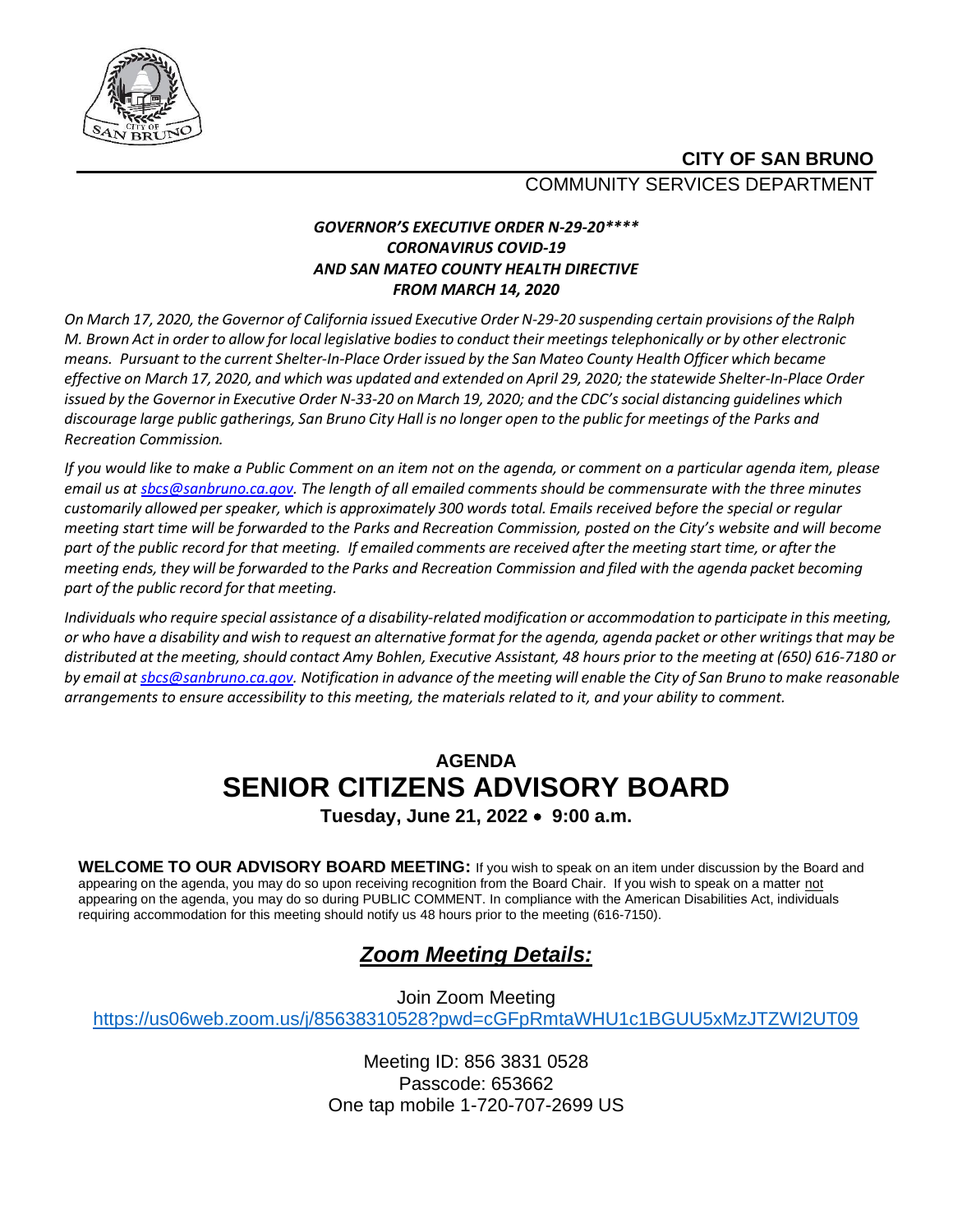- 1. **CALL TO ORDER/ROLL CALL:** Chair Bunny Epperson, Vice Chair Priscilla Martinez, Herb Chu, Barbara Cox, Linda Holman, Ralph Olcese, Joyce Satow
- 2. **PLEDGE OF ALLEGIANCE:**
- 3. **REVIEW OF AGENDA**:
- 4. **ACCEPTANCE OF MINUTES:** May 17, 2022
- 5. **CONSENT CALENDAR:**
- 6. **PUBLIC COMMENTS ON MATTERS NOT ON THE AGENDA:** Note: Board policy is to refer matters raised in this forum to staff for investigation and/or action where appropriate. State Law, known as the "Brown Act", prohibits Board from discussing or acting upon any matter that is not on the agenda. Non-agenda issues raised by members of the public or by the Board may, at the discretion of the Board, be scheduled for consideration at future meetings.

#### 7. **UNFINISHED BUSINESS**:

a. Receive and File Monthly Class Attendance, Nutrition Site Reports, and Senior Center Historical Front Desk Sign In Data

#### 8. **NEW BUSINESS:**

9. **ITEMS FROM BOARD MEMBERS:**

#### 10. **ITEMS FROM STAFF:**

a. Oral Update on Senior Parking Lot and Trash Enclosure Construction Project

#### 11. **ADJOURNMENT**

The next regular Senior Citizens Advisory Board Meeting will be held on July 19, 2022, at 9:00 a.m. via Zoom.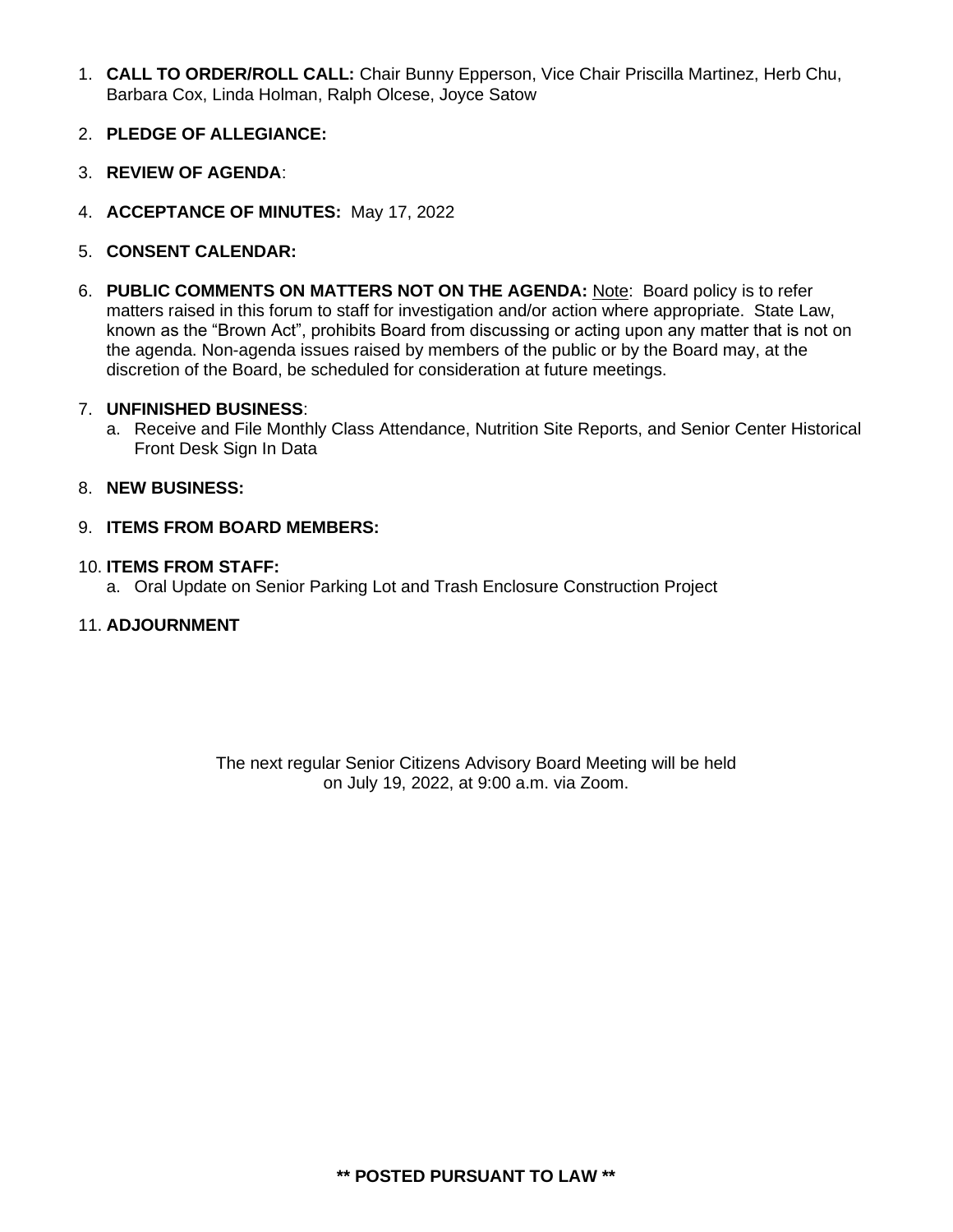Community Services Department



#### **MEETING MINUTES**

#### **Senior Citizens Advisory Board May 17, 2022**

- 1. **Call to Order/Roll Call: Chair Epperson** called the meeting of the Senior Citizens Advisory Board to order at 9:00 a.m. Board Members Present: Chair Bunny Epperson, Vice Chair Priscilla Martinez, Herb Chu, Barbara Cox, Linda Holman, Joyce Satow. Excused: Ralph Olcese. Staff Present: Danielle Brewer, Ann Mottola.
- 2. **PLEDGE OF ALLEGIANCE: Chair Epperson** led the Pledge of Allegiance.
- 3. **REVIEW OF AGENDA:** No changes.
- 4. **ACCEPTANCE OF MINUTES:** The Board accepted the minutes of the April 19, 2022 meeting.
- 5. **CONSENT CALENDAR:** None.
- 6. **PUBLIC COMMENT:** None.

#### 7. **UNFINISHED BUSINESS:**

a. Receive and File Monthly Class Attendance, Nutrition Site Reports, and Senior Center Historical Front Desk Sign In Data – **Superintendent Brewer** presented.

**Board Member Chu** stated that he likes the new format for the Nutrition Site Report.

**Board Member Cox** stated that she didn't know why there was a 1,000 person drop from April on the front door sign in sheets.

**Chiar Epperson** asked if the volunteer sign in sheets in the kitchen were being included with the front door sign in sheet totals. **Superintendent Brewer** explained that everyone needs to sign in at the front door as well.

#### 8. **NEW BUSINESS:** None.

#### 9. **ITEMS FROM BOARD MEMBERS:**

**Board Member Satow** stated that there was a piece of sidewalk that needed to be ground down. It is on the north side of Crystal Springs up to the upper parking lot. **Director Mottola** asked her to forward the email that she received from a participant so Staff and Public Works could take a look at it. **Board Member Satow** stated that the main Senior Center sign over the front entrance was hard to see and recommended that it be larger or painted in bright, contrasting colors so the name of the center would be more visible. She asked what the purpose of the flat screen television monitors in the lunchroom was. Would they be used for the benefit of the San Bruno Senior Center general membership? **Superintendent Brewer** explained that they would be used for Council meetings, but they were also being set up for bingo. The monitors would have cable too so sporting events could be streamed.

**Superintendent Brewer** stated that safety concerns should be brought to Staff immediately so they could be addressed.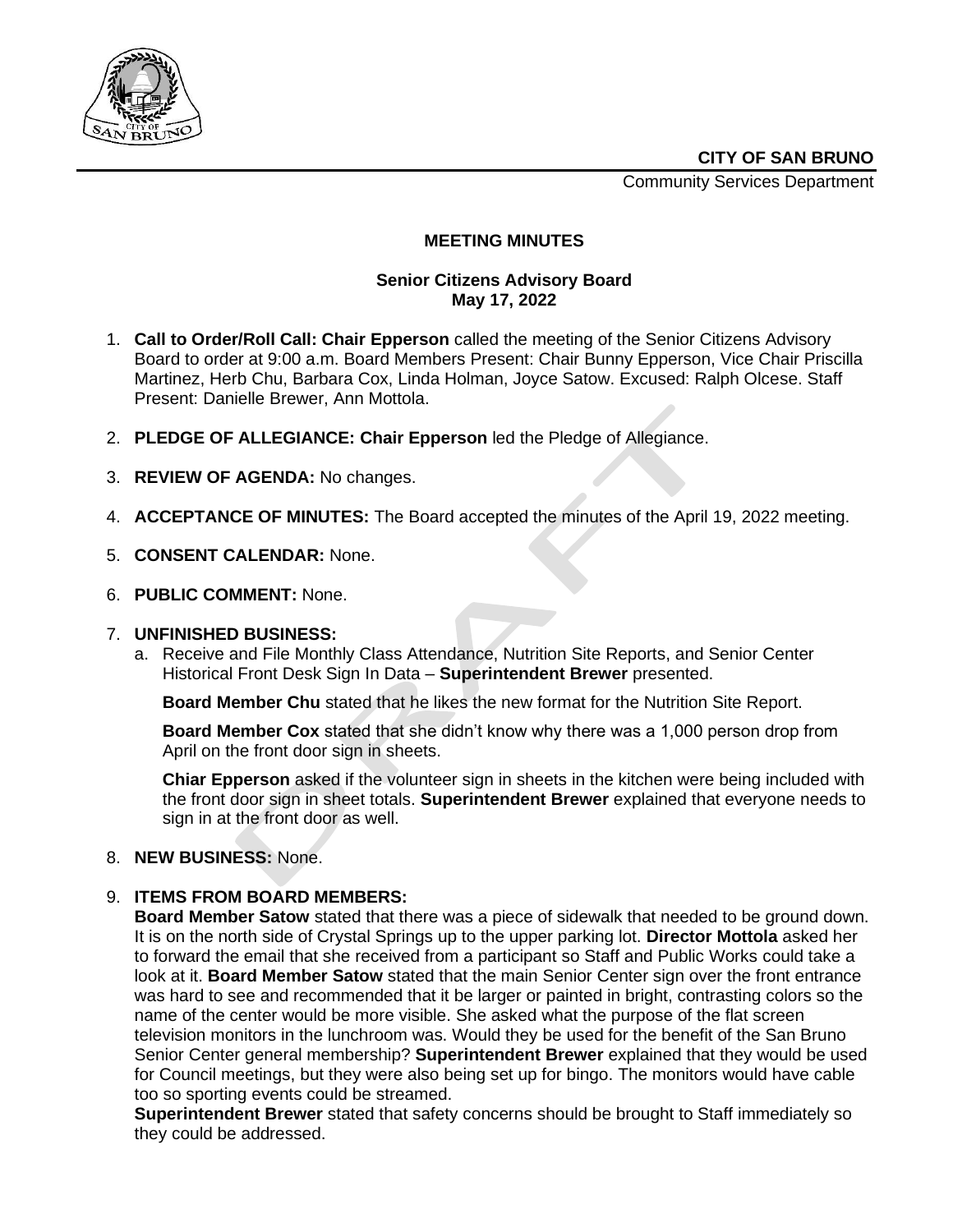#### 10. **ITEMS FROM STAFF:**

a. Oral Update on Senior Parking Lot and Trash Enclosure Construction Project – **Superintendent Brewer** stated that the east end of the parking lot was done. She estimated that about 75% was completed across from the entrance. She reviewed the timeline. The contractor was in communication with SamTrans about the project. Discussion about where people would be entering the building and new signage about signing in.

**Board Member Chu** asked if the trash enclosure would be done at the same time as the staff parking lot area. **Superintendent Brewer** stated that they were waiting on some permits and approvals. The trash enclosure was moved from the second phase to the fourth phase of the project.

**Superintendent Brewer** announced that June 5<sup>th</sup> would be CommUNITY Day. It will take place on San Mateo Avenue. She explained the events of the day. If the Board would like to have a booth to advertise Senior services and to staff the table, please let her know. **Board Member Holman** asked if only San Bruno services would be represented. **Superintendent Brewer** stated that if it was a county service that was serving San Bruno, then it could be talked about. Discussion about a booth. **Superintendent Brewer** and **Board Member Holman** would work together on a schedule to staff the booth.

**Superintendent Brewer** stated that the reservation system had been in place for over a month. She stated that it was working out well.

**Chair Epperson** asked when the report regarding the cost for lunches would be on the agenda. Discussion about guest and party fees. **Superintendent Brewer** stated more discussion could happen at the July meeting.

**Superintendent Brewer** stated that the revenues and County program report would be on next month's agenda.

11. **ADJOURNMENT**: Meeting was adjourned at 9:33 a.m.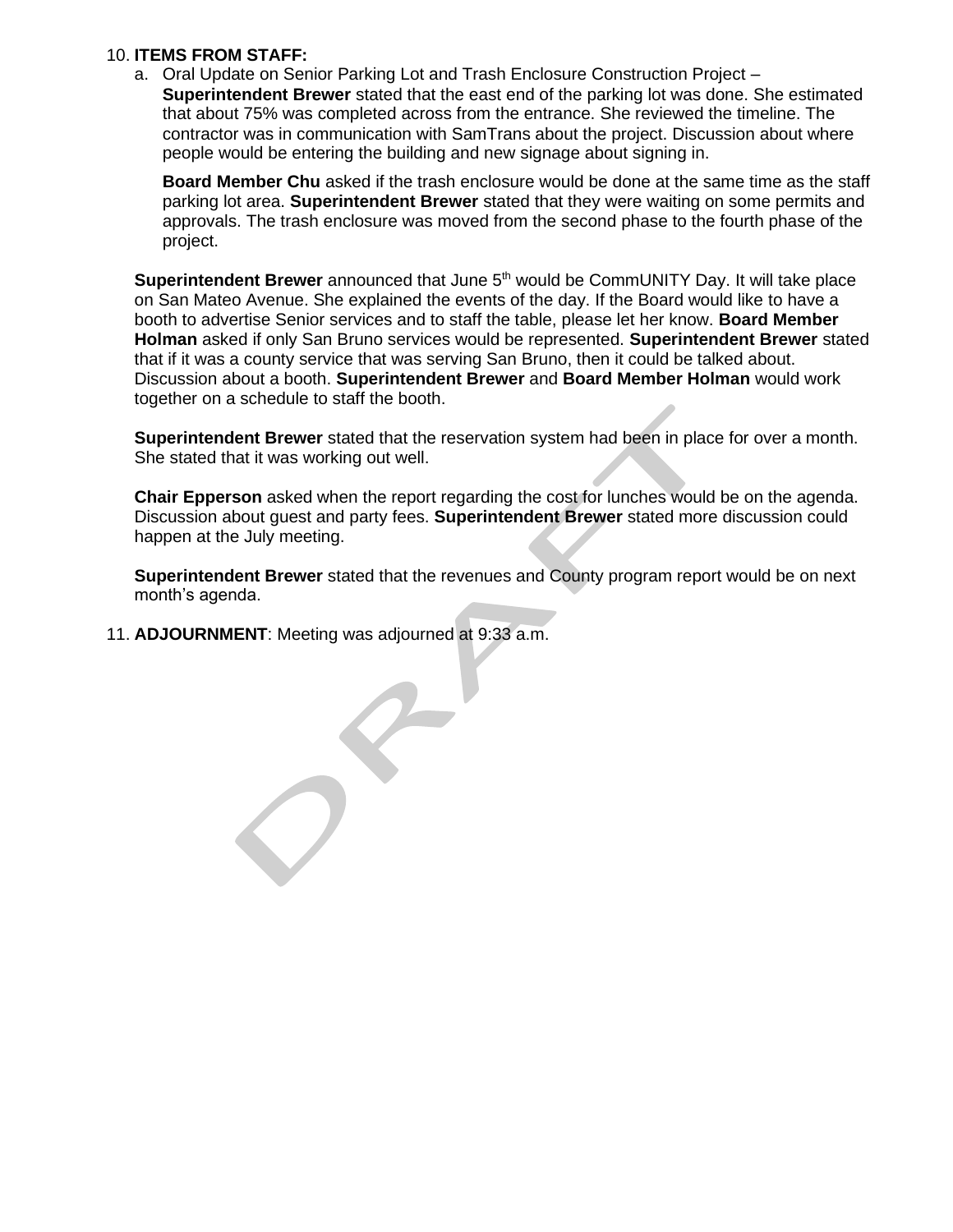# **Class Attendance Month of May 2022**

| <b>Mondays</b>   |                   | <b>Thursdays</b>        |                   |  |  |
|------------------|-------------------|-------------------------|-------------------|--|--|
| <b>Class</b>     | <b>Attendance</b> | <b>Class</b>            | <b>Attendance</b> |  |  |
| Hiking           | 65                | Softball                | 33                |  |  |
| Ceramics         | 31                | Fun & Fitness           | 42                |  |  |
| Mahjong          | 48                | <b>Creative Writing</b> | 18                |  |  |
| <b>Bocce</b>     | 62                | Yoga                    | 52                |  |  |
| Tap              | 41                | Pedro                   | 92                |  |  |
| <b>Billiards</b> | 50                | Music & Motion          | 41                |  |  |
| Computer Club    | 30                | American Line Dancing   | 34                |  |  |
| <b>Bingo</b>     | 178               | Painting                | 27                |  |  |
| Pilates/Yoga     | 30                | Computer Club           | 11                |  |  |
| Yoga             | 27                | <b>Billiards</b>        | 50                |  |  |
| Art Appreciation |                   |                         |                   |  |  |

| <b>Class</b>                 | <b>Attendance</b> |
|------------------------------|-------------------|
| Softball                     | 33                |
| Fun & Fitness                | 42                |
| <b>Creative Writing</b>      | 18                |
| Yoga                         | 52                |
| Pedro                        | 92                |
| Music & Motion               | 41                |
| <b>American Line Dancing</b> | 34                |
| Painting                     | 27                |
| Computer Club                | 11                |
| <b>Billiards</b>             |                   |

## **Tuesdays**

| <b>Class</b>        | Attendance | <b>Class</b>     | <b>Attendance</b> |
|---------------------|------------|------------------|-------------------|
| Spanish             | 30         | <b>Hiking</b>    | 60                |
| Bocce               | 92         | Knitting         | 8                 |
| Zumba Gold          | 131        | Movie            | 15                |
| Sit & Be Fit        | 42         | Zumba Gold       | 129               |
| Beginner Line Dance | <b>110</b> | <b>Bingo</b>     | 280               |
| Ukulele             | 27         | Ping Pong        | 30                |
| Billiards           | 51         | <b>Billiards</b> | 50                |
| Computer Club       | Е          | <b>Bridge</b>    | 12                |

| <b>Fridays</b>   |                   |
|------------------|-------------------|
| <b>Class</b>     | <b>Attendance</b> |
| Hiking           | 60                |
| Knitting         | 8                 |
| Movie            | 15                |
| Zumba Gold       | 129               |
| Bingo            | 280               |
| Ping Pong        | 30                |
| <b>Billiards</b> | 50                |
| <b>Bridge</b>    | 12                |
| Seated Yoga      | 56                |
| Party            |                   |

### **Wednesdays Sundays**

| <b>Class</b>                      | <b>Attendance</b> | <b>Class</b>           | <b>Attendance</b> |  |
|-----------------------------------|-------------------|------------------------|-------------------|--|
| <b>Hiking</b>                     | 60                | Line Dance 5/1/22      | 16                |  |
| <b>Stained Glass</b>              | 8                 | Line Dance 5/8/22      | 12                |  |
| <b>Advanced Line Dance</b>        | 10                | Bingo 5/15/22          | 175               |  |
| Beginner Line Dance Review: Dolly | 60                | Ballroom Dance 5/29/22 | 43                |  |
| <b>Billiards</b>                  | 6                 |                        |                   |  |
| Horseshoes                        | 20                |                        |                   |  |
| American Line Dance               | 36                |                        |                   |  |
| Bingo                             | 257               |                        |                   |  |
| Current Events                    | 42                |                        |                   |  |
| <b>Computer Club</b>              | 22                |                        |                   |  |
| Presentation                      | 31                |                        |                   |  |
| <b>Book Club</b>                  | 4                 |                        |                   |  |

| <b>Class</b>           | <b>Attendance</b> |
|------------------------|-------------------|
| Line Dance 5/1/22      | 16                |
| Line Dance 5/8/22      | 12.               |
| Bingo 5/15/22          | 175               |
| Ballroom Dance 5/29/22 |                   |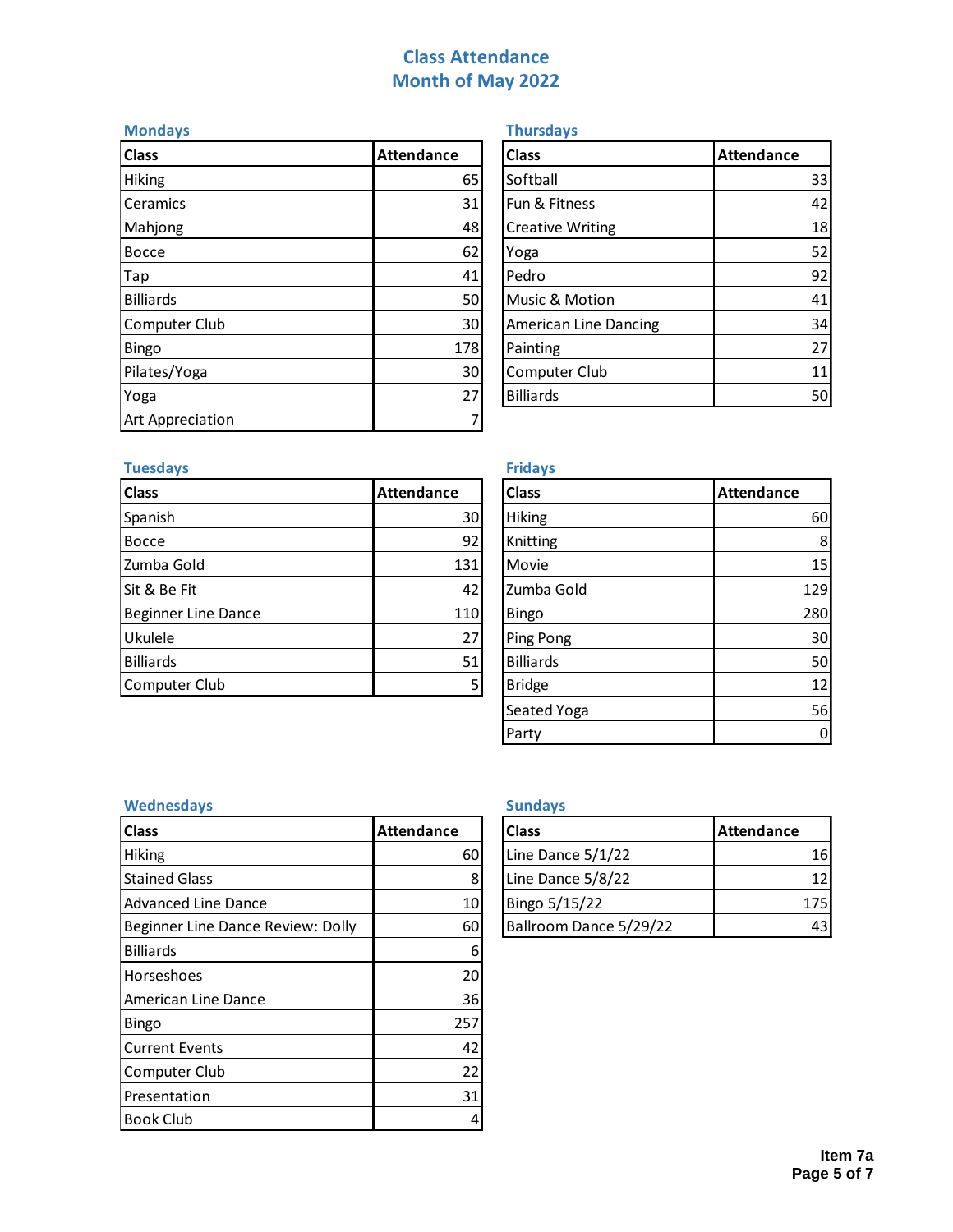# **Nutrition Site Report - May 2022**

| Day  | <b>Date</b>             | Congregate   | <b>Guests</b>  | <b>Disabled</b> | <b>Total Meals</b> | Senior           | <b>Guest Fees</b> |
|------|-------------------------|--------------|----------------|-----------------|--------------------|------------------|-------------------|
|      |                         | <b>Meals</b> |                | Under 60        |                    | <b>Donations</b> |                   |
| Mon  | $\overline{2}$          | 114          | $\mathbf{1}$   | $\mathbf 0$     | 115                |                  | 5.50              |
| Tues | 3                       | 102          | $\overline{2}$ | 0               | 104                |                  | 11.00             |
| Wed  | $\overline{\mathbf{4}}$ | 99           | $\mathbf{1}$   | $\mathbf 0$     | 100                |                  | 5.50              |
| Thur | 5                       | 90           | $\mathbf 1$    | $\pmb{0}$       | 91                 |                  | 5.50              |
| Fri  | $\boldsymbol{6}$        | 94           | $\overline{2}$ | $\pmb{0}$       | 96                 |                  | 11.00             |
|      |                         |              |                |                 |                    |                  |                   |
| Mon  | 9                       | 113          | $\mathbf 1$    | $\pmb{0}$       | 114                |                  | 5.50              |
| Tues | 10                      | 111          | $\mathbf{1}$   | $\pmb{0}$       | 112                |                  | 5.50              |
| Wed  | 11                      | 92           | $\mathbf 1$    | $\mathbf{1}$    | 94                 |                  | 5.50              |
| Thur | 12                      | 87           | $\overline{1}$ | $\mathbf 0$     | 88                 |                  | 5.50              |
| Fri  | 13                      | 113          | $\mathbf{1}$   | $\pmb{0}$       | 114                |                  | 5.50              |
|      |                         |              |                |                 |                    |                  |                   |
| Mon  | 16                      | 111          | $\overline{2}$ | $\pmb{0}$       | 113                |                  | 11.00             |
| Tues | 17                      | 117          | $\mathbf 0$    | $\mathbf 0$     | 117                |                  | 0.00              |
| Wed  | 18                      | 164          | 5              | $\mathbf 0$     | 169                |                  | 27.50             |
| Thur | 19                      | 76           | $\mathbf{1}$   | $\mathbf 0$     | 77                 |                  | 5.50              |
| Fri  | 20                      | 92           | $\mathbf 1$    | $\pmb{0}$       | 93                 |                  | 5.50              |
|      |                         |              |                |                 |                    |                  |                   |
| Mon  | 23                      | 119          | $\overline{2}$ | $\pmb{0}$       | 121                |                  | 11.00             |
| Tues | 24                      | 96           | $\mathbf 1$    | $\pmb{0}$       | 97                 |                  | 5.50              |
| Wed  | 25                      | 127          | $\mathbf{1}$   | $\mathbf 0$     | 128                |                  | 5.50              |
| Thur | 26                      | 79           | $\mathbf{1}$   | $\pmb{0}$       | 80                 |                  | 5.50              |
| Fri  | 27                      | 114          | $\mathbf{1}$   | $\pmb{0}$       | 115                |                  | 5.50              |
|      |                         |              |                |                 |                    |                  |                   |
| Mon  | 30                      |              |                |                 |                    |                  |                   |
| Tues | 31                      | 81           | $\mathbf 0$    | $\mathbf{1}$    | 82                 |                  | 0.00              |
|      | <b>Total</b>            | 2,191        | 27             | $\mathbf{2}$    | 2,220              |                  | 148.50            |